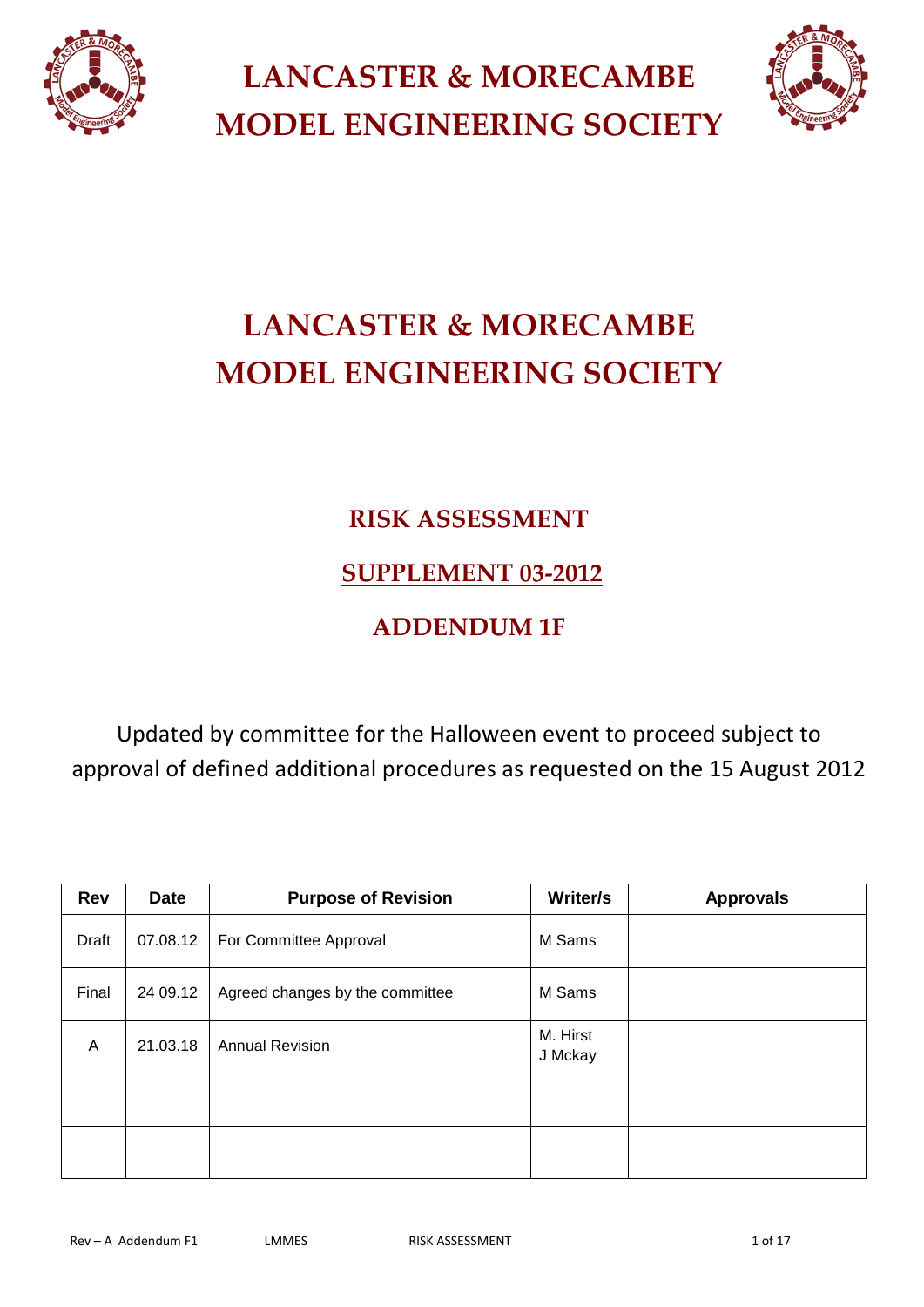

**LANCASTER & MORECAMBE MODEL ENGINEERING SOCIETY** 



### **Addendum to Rev B issued 26.09.11**

#### **1F Nightime Operations**

This Section 1F drafted on the 5<sup>th</sup> August 2012 is an Addendum to the Rev B issue of the LMMES Risk Assessment, the purpose of which is to interrogate the risks and mitigations associated with nightime running involving trains hauling public passengers. On some occasions, such as Halloween, there may be sideshows around the track as entertainment for the passengers.

In comparison to running in daylight hours the following constraints will be applied to nightime operations:

- a. Passenger trains utilize only the inner track circuit.
- b. There will be no through trains past stations and points will be inhibited to direct all trains through the down station.
- c. Train guards will carry a fully charged torch, whistle and flag
- d. The guard on each train will carry a hand held radio at all times.
- e. The loco will show a leading white light and the guard's truck a rear facing red light (HSG 216 part 100 refers).
- f. A maximum of two trains will be permitted on the inner circuit at any one time.
- g. Hi-Vis jackets (not string vests) are mandatory for all LMMES members involved in managing and operating trains, with the exception of the train driver where it may encumber safe operation in the confined space of the loco. The vests described should be reflective at night, the string vest type do not conform to this requirement unless they have added reflective bands.
- h. The level crossing will be manned on both the entering and leaving roadway directions and the level crossing keepers will carry torches. Level crossing warning lights to traffic will be on continuously. The siren will be disconnected in hours of darkness. This requires a committee decision
- i. The OS will have total charge of all traffic movements including instructions to the signal box.
- j. Visiting locomotives not permitted without individual assessment by the LMMES Committee.
- k. The Cinderbarrow Warden and the local Police Station will be advised that a nightime public running event is to take place.

The content of Rev B of the Risk Assessment is not repeated in this Addendum but remains applicable to nightime operations. Part 2 of Rev B of the Risk Assessment is revisited and expanded to reflect operations in hours of darkness.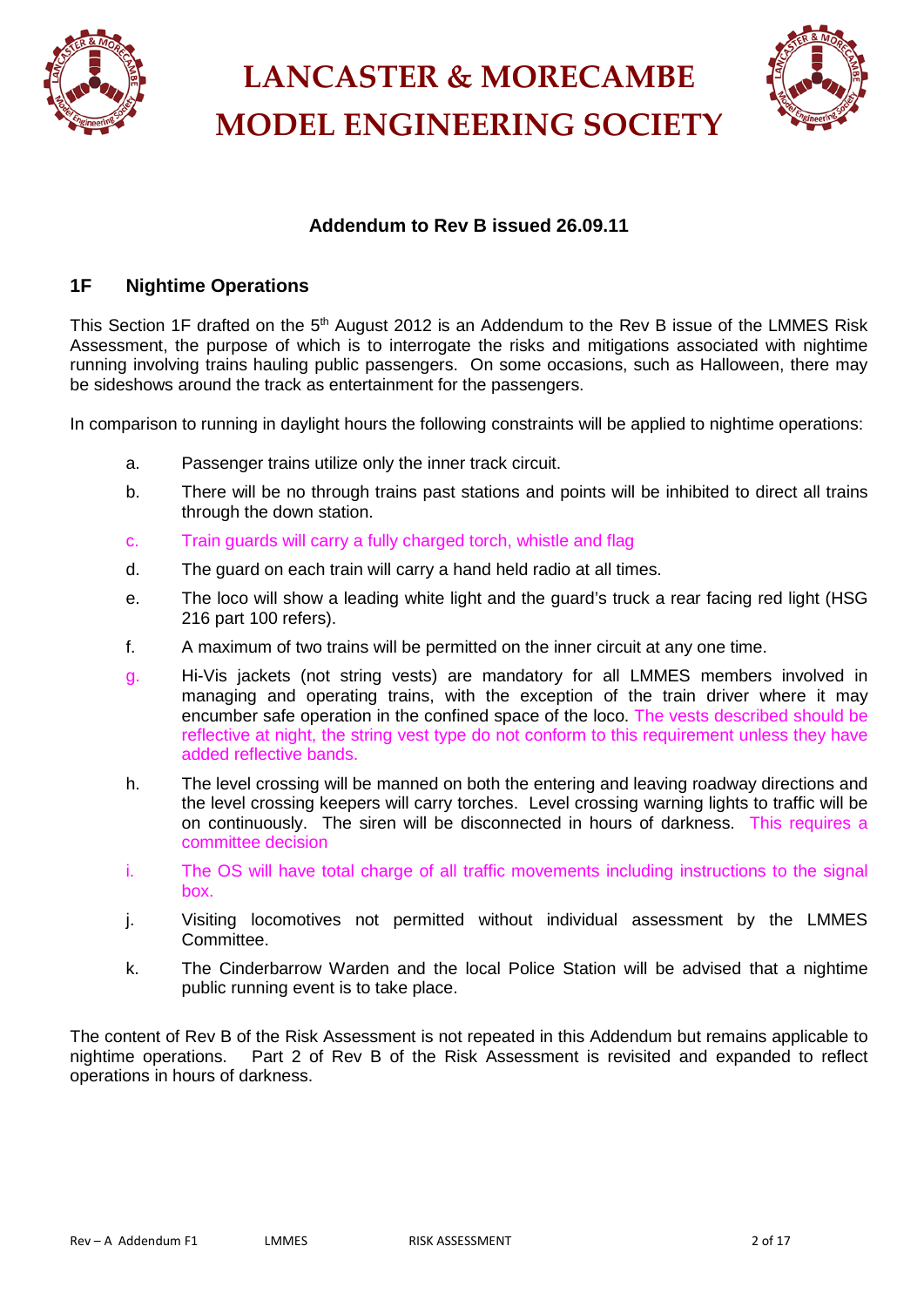#### **Part 2: Annual Operational Risk Assessment – Revisited for Operation in Hours of Darkness**

Ranking System is Event Severity to Health x Likelihood = Ranking Value. Likelihood assessment based partially on site incident history.

Ranking of 0 = Risk is Negligible due to Applied Control Action; no action required; but don't be complacent

Ranking of  $1 =$  Risk is Low but monitor the situation

Ranking of 2 = Risk is Medium; consequence should be avoided; take further action to reduce risk.

Ranking of >3 = Risk is High; take immediate action to reduce risk.

#### **TABLE "A" ACCESS AND EGRESS – NIGHTIME [In general terms if there is no red entry in a control box when nightime has no influence]**

| <b>ITEM</b><br><b>REF:</b> | <b>CONSIDERATION</b>                                                                                          | <b>POSSIBLE</b><br><b>CONSEQUENCE</b>           | <b>EVENT</b><br><b>SEVERITY</b><br>$0 = Neg$<br>$1 = Low$<br>$2 = Med$<br>3=High | LIKE-<br><b>LIHOOD</b><br>$0 = Neg$<br>$1 = Low$<br>$2 = Mod$<br>3=High | RANKING     | <b>CONTROL ACTION</b>                                                                                                                                                                                                                                                                                                      |
|----------------------------|---------------------------------------------------------------------------------------------------------------|-------------------------------------------------|----------------------------------------------------------------------------------|-------------------------------------------------------------------------|-------------|----------------------------------------------------------------------------------------------------------------------------------------------------------------------------------------------------------------------------------------------------------------------------------------------------------------------------|
| A <sub>1</sub>             | Personnel access to<br>LMMES leased area by<br>unauthorised persons<br>when site is unoccupied<br>by members. | Tripping, falling, and<br>bumping into objects. |                                                                                  | $\Omega$                                                                | $\Omega$    | Lease area is fenced and gates locked to protect against<br>inadvertent access. Signal posts are removed and stored<br>when site is closed. Stumbling hazards are no different that<br>a rural area. No sharp protuberances.<br>Nightime events are manned and unauthorised access is<br>unlikely.                         |
| A2                         | Personnel access to<br>LMMES leased area<br>when members are<br>present.                                      | Tripping, falling, and<br>bumping into objects. |                                                                                  | $\Omega$                                                                | $\mathbf 0$ | Members are familiar with the railway paraphernalia of an<br>active miniature railway. Signed in guests are discouraged<br>from wandering on the track and access to the workshop.<br>Vehicle access is gated to prevent inadvertent entry by the<br>public.<br>General Member access area is illuminated at night events. |

Rev – A Addendum F1 LMMES RISK ASSESSMENT AND ROUGHOUM 3 of 17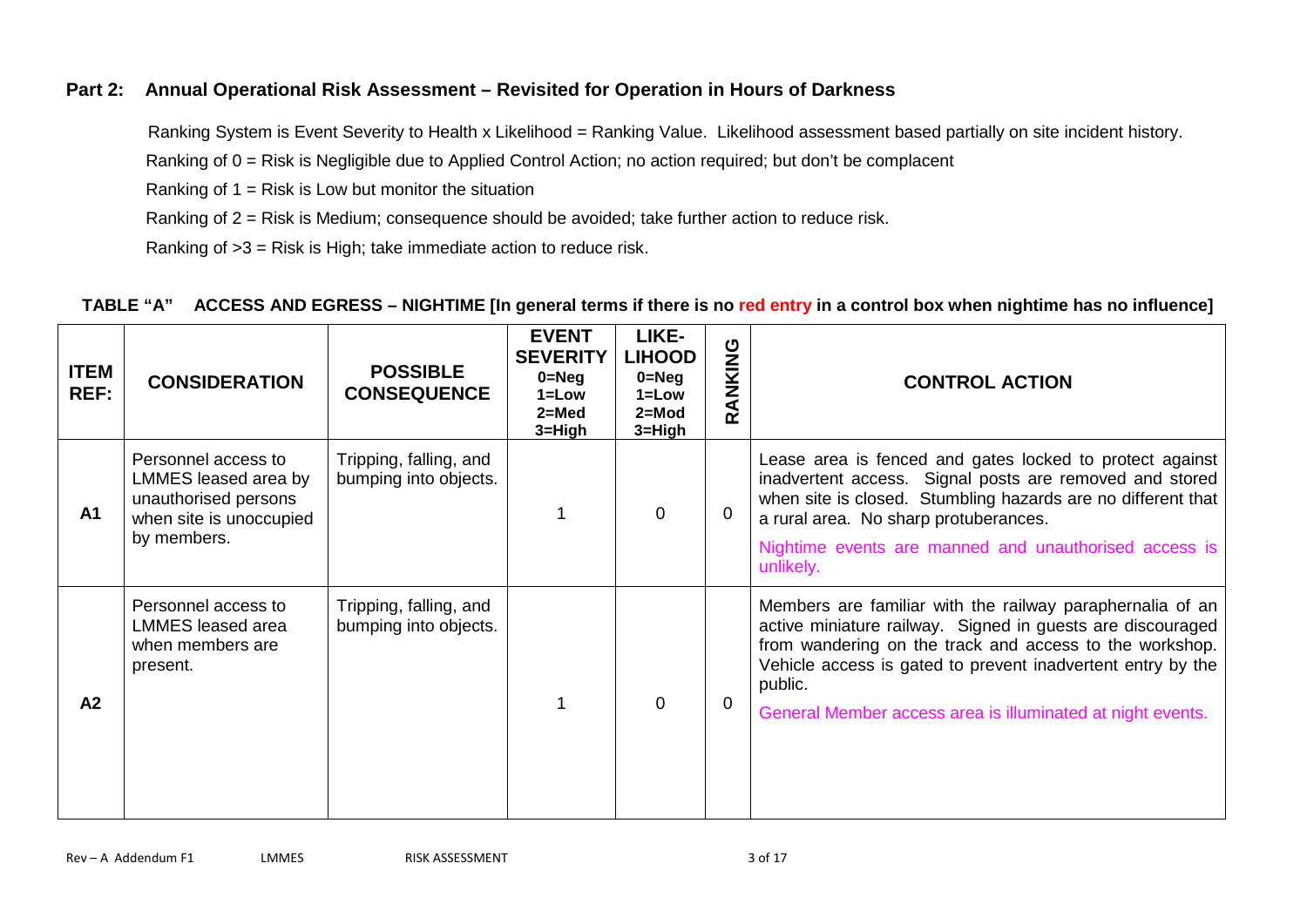| <b>ITEM</b><br><b>REF:</b> | <b>CONSIDERATION</b>                                                                              | <b>POSSIBLE</b><br><b>CONSEQUENCE</b>                   | <b>EVENT</b><br><b>SEVERITY</b><br>$0 = Neg$<br>$1 = Low$<br>$2=Med$<br>3=High | LIKE-<br><b>LIHOOD</b><br>$0 = Neg$<br>$1 = Low$<br>$2 = Mod$<br>3=High | RANKING        | <b>CONTROL ACTION</b>                                                                                                                                                                                                                                                                                                                                  |
|----------------------------|---------------------------------------------------------------------------------------------------|---------------------------------------------------------|--------------------------------------------------------------------------------|-------------------------------------------------------------------------|----------------|--------------------------------------------------------------------------------------------------------------------------------------------------------------------------------------------------------------------------------------------------------------------------------------------------------------------------------------------------------|
| A3                         | Personnel<br>access<br>to<br><b>LMMES</b><br>buildings<br>facilities when members<br>are present. | Normal access<br>incidents to and<br>within a building. | $\mathbf 0$                                                                    | 0                                                                       | 0              | Members Meeting Room complies with Building Regulations<br>including Disabled Access provisions. Workshop access is<br>restricted by Notice to Members who as members of a<br>miniature engineering society have awareness of the<br>necessary precautions and behaviour in a workshop.                                                                |
|                            | Normal public access to<br>the railway platforms.                                                 | Tripping, falling, and<br>bumping into objects.         |                                                                                |                                                                         |                | Properly paved and fully fenced access paths are provided.<br>Public access is only permitted when the platforms are<br>attended by LMMES members and are otherwise locked<br>shut. Queuing for a train ride and exiting a train is carried<br>out in segregated pathways to avoid confusion and<br>crowding.                                          |
| A <sub>4</sub>             |                                                                                                   | Crowd control.                                          | 1                                                                              | $\overline{1}$                                                          | $\overline{1}$ | Nightime events for public passenger hauling are restricted<br>to the inner circuit which receives some illumination from the<br>access area lighting and platform area will have additional<br>lighting. The lighting will be sufficient to give safe passage<br>when walking but not intense enough to detract from the<br>atmosphere of the evening |
|                            |                                                                                                   |                                                         |                                                                                |                                                                         |                | In the event of a large public attendance that causes<br>congestion at the entrance/exit gate of the inner platform the<br>leaving passengers will be escorted out through the<br>Member's car park.                                                                                                                                                   |
|                            | Public egress from                                                                                | Walking directly into                                   |                                                                                |                                                                         |                | Exit points from the LMMES fenced area are gated.                                                                                                                                                                                                                                                                                                      |
| <b>A5</b>                  | permitted areas.                                                                                  | moving vehicle<br>traffic.                              | 3                                                                              | $\overline{0}$                                                          | $\Omega$       | Night vehicle traffic on the access road should have<br>headlights on making them more apparent to public exiting<br>the platform area. This responsibility lies with the vehicle<br>driver.                                                                                                                                                           |
|                            |                                                                                                   |                                                         |                                                                                |                                                                         |                | See also A4                                                                                                                                                                                                                                                                                                                                            |
|                            | Rev - A Addendum F1<br>LMMES                                                                      | RISK ASSESSMENT                                         |                                                                                |                                                                         |                | 4 of 17                                                                                                                                                                                                                                                                                                                                                |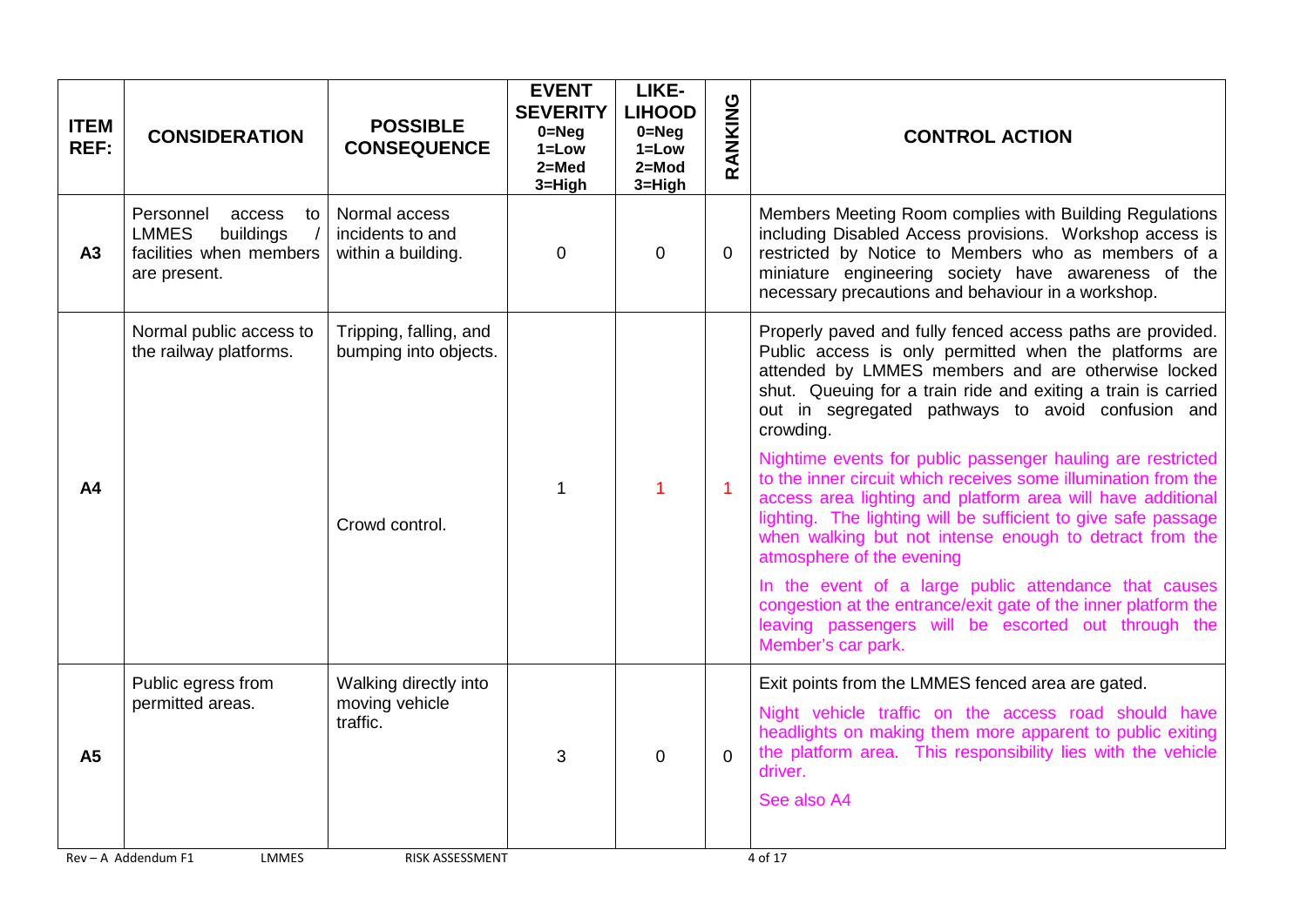| <b>ITEM</b><br>REF: | <b>CONSIDERATION</b>                                                                                                                                                                               | <b>POSSIBLE</b><br><b>CONSEQUENCE</b>                      | <b>EVENT</b><br><b>SEVERITY</b><br>$0 = Neg$<br>$1 = Low$<br>$2=Med$<br>3=High | LIKE-<br><b>LIHOOD</b><br>$0 = Neg$<br>$1 = Low$<br>$2 = Mod$<br>3=High | RANKING  | <b>CONTROL ACTION</b>                                                                                                                                                                                                                                                                                                                                                                                                                                                                                                                                                                                                                                                                          |
|---------------------|----------------------------------------------------------------------------------------------------------------------------------------------------------------------------------------------------|------------------------------------------------------------|--------------------------------------------------------------------------------|-------------------------------------------------------------------------|----------|------------------------------------------------------------------------------------------------------------------------------------------------------------------------------------------------------------------------------------------------------------------------------------------------------------------------------------------------------------------------------------------------------------------------------------------------------------------------------------------------------------------------------------------------------------------------------------------------------------------------------------------------------------------------------------------------|
| A6                  | Access for pedestrians<br>and vehicles to Picnic<br>Area Car Park and<br>LMMES Car Park so<br>crossing the Miniature<br>Railway Tracks during<br>public carrying events.                           | Collision between a<br>train and a car or a<br>pedestrian. | 3                                                                              | $\mathbf{0}$                                                            | $\Omega$ | The level crossing roadway is manned by LMMES<br>controlling traffic at all times that trains are operating.<br>Railway track gates are closed at any time when the level<br>crossing is not manned so preventing locomotives from<br>crossing the roadway.<br>Flashing lights and audible warnings given at the crossing<br>when a train approaches the crossing so warning the public<br>and the LMMES's crossing traffic manager. A Standing<br>instruction/Protocol applies to the correct manning of the<br>crossing.<br>Additional low density illumination of the level crossing area<br>will be provided in addition to the hand held torches carried<br>by the level crossing keepers |
| <b>A7</b>           | Access for pedestrians<br>and vehicles to Picnic<br>Area Car Park and<br>LMMES Car Park so<br>crossing the Miniature<br>Railway Tracks when no<br>public<br>passenger<br>carrying is taking place. | Collision between a<br>train and a car or a<br>pedestrian. | 3                                                                              | $\Omega$                                                                | 0        | Locomotive drivers give priority to road traffic by halting<br>before attempting to cross the road.<br>A Standing Instruction/Protocol applies to this activity.                                                                                                                                                                                                                                                                                                                                                                                                                                                                                                                               |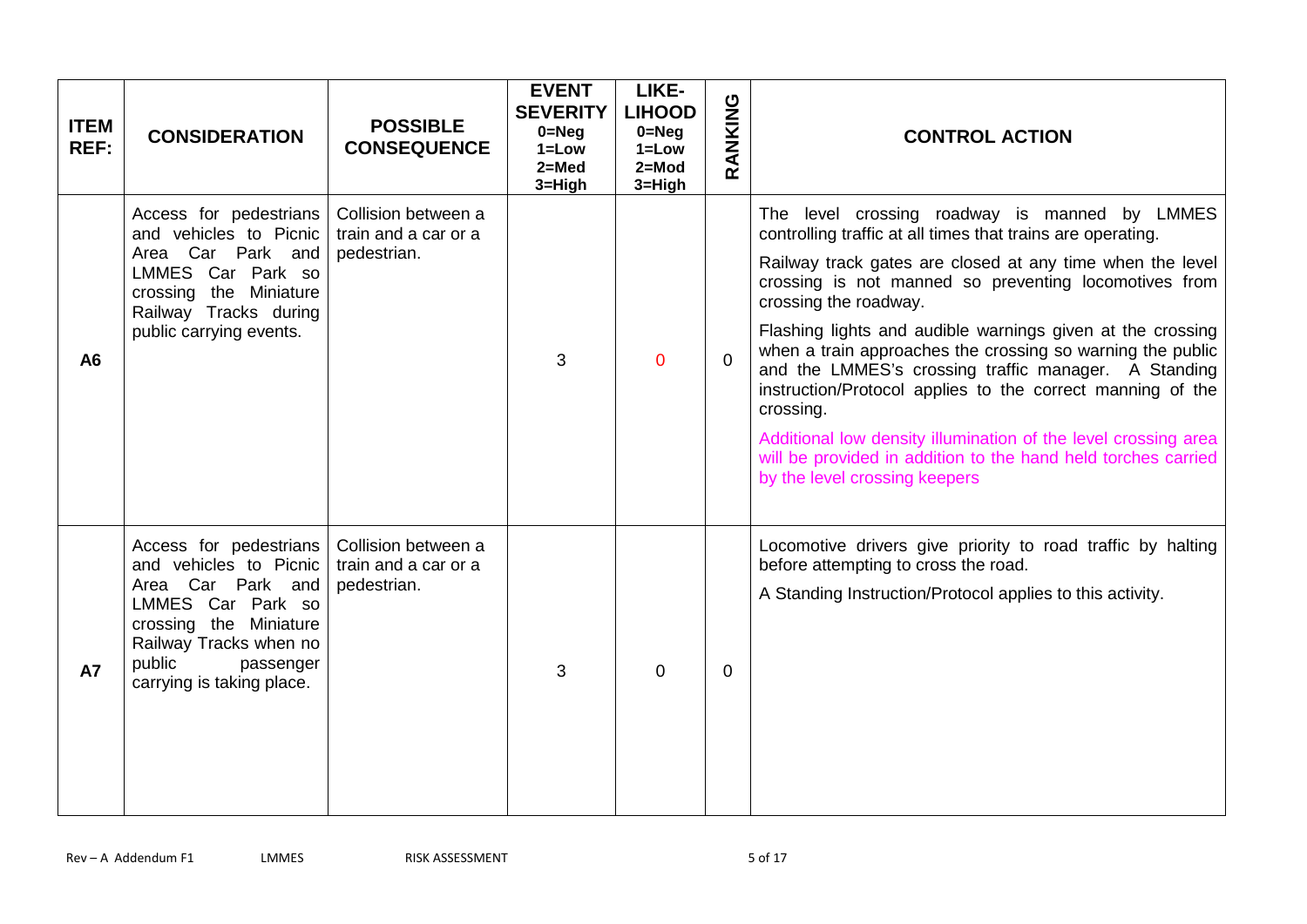| <b>ITEM</b><br>REF: | <b>CONSIDERATION</b>               | <b>POSSIBLE</b><br><b>CONSEQUENCE</b>             | <b>EVENT</b><br><b>SEVERITY</b><br>$0 = Neg$<br>$1 = Low$<br>$2 = Med$<br>3=High | <b>LIKE-</b><br><b>LIHOOD</b><br>$0 = Neg$<br>$1 = Low$<br>$2 = Mod$<br>3=High | RANKING     | <b>CONTROL ACTION</b>                                                                                                                                                                                                                                                                                                                                                                                                                                                                                                                           |
|---------------------|------------------------------------|---------------------------------------------------|----------------------------------------------------------------------------------|--------------------------------------------------------------------------------|-------------|-------------------------------------------------------------------------------------------------------------------------------------------------------------------------------------------------------------------------------------------------------------------------------------------------------------------------------------------------------------------------------------------------------------------------------------------------------------------------------------------------------------------------------------------------|
| A <sub>8</sub>      | Pedestrians crossing the<br>track. | Collision between a<br>train and a<br>pedestrian. | 3                                                                                | $\Omega$                                                                       | $\Omega$    | The entire track installation is fenced from free public<br>access. A single crossing place is provided for pedestrians<br>at the north easterly curve of the track. This crossing place<br>belongs to the LCC and has gates operated by the public for<br>them to pass through at will and over the track. Warning<br>signs are provided. Locomotive drivers are provided with a<br>whistle marker ahead of the crossing and the track curve is<br>a natural slowing down measure.<br>A small light will be placed to illuminated the W signal |
| A <sub>9</sub>      | Confined spaces.                   | Asphyxiation.                                     | 3                                                                                | $\mathbf 0$                                                                    | $\mathbf 0$ | The only potential confined space is the carriage shed,<br>however this space is through ventilated by fixed openings<br>from both longitudinal ends and at 4 places in the roof.                                                                                                                                                                                                                                                                                                                                                               |
| A10                 | Escape routes (1)                  | Trapped personnel.                                | 3                                                                                | $\Omega$                                                                       | 0           | The track installation is entirely open air and there are no<br>dead end paths to impeded escape from any particular point<br>in the track or station areas.<br>In the event of passengers being stranded I remote parts of<br>the track circuit the guard will supervise the exit of<br>passengers from the track. Passengers will be instructed<br>when boarding a train on the procedures to be followed at<br>night.                                                                                                                        |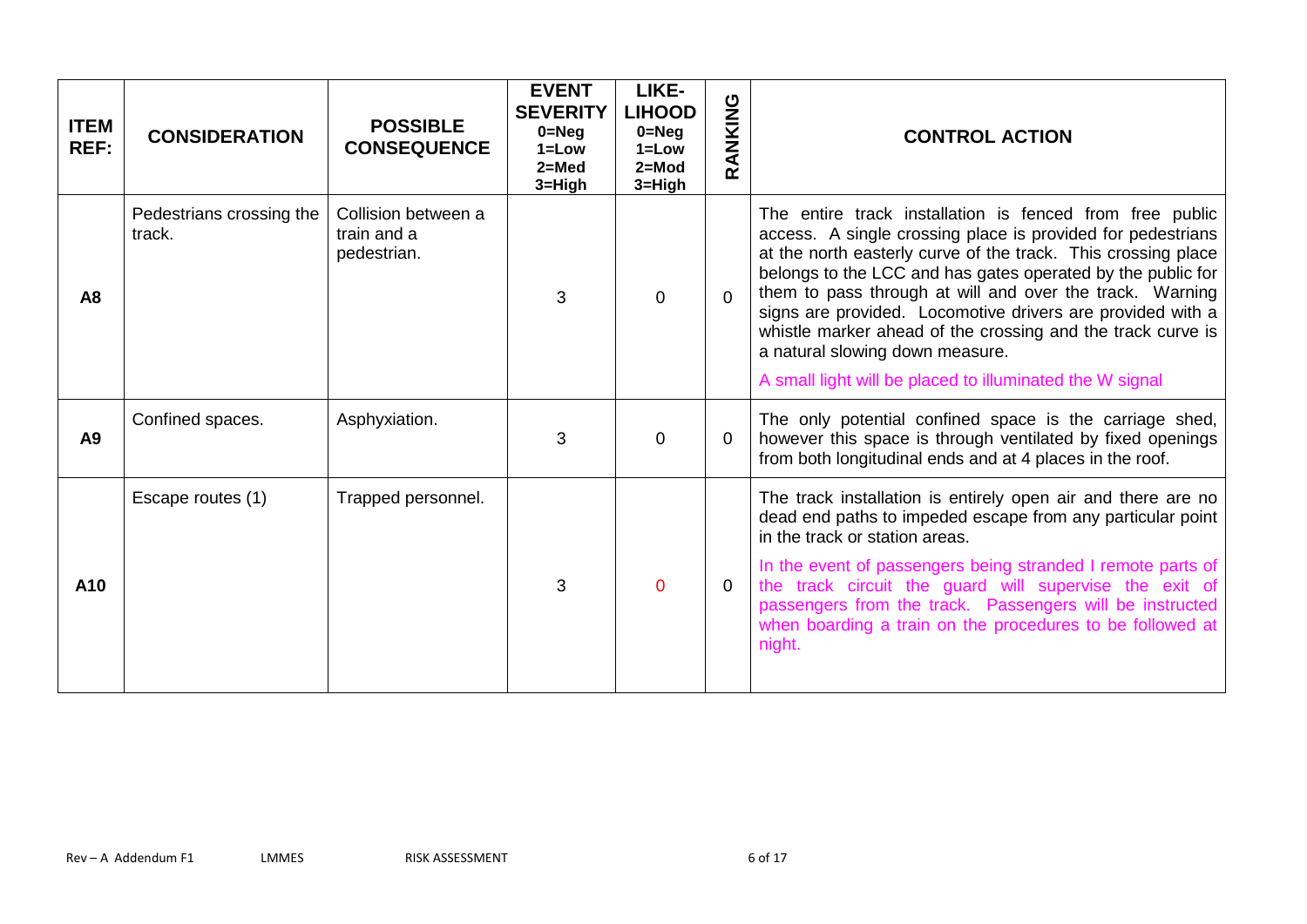### **TABLE** "**B" LIFTING, FALLING, DROPPED OBJECTS [In general terms if there is no red entry in a control box when nightime has no influence]**

| <b>ITEM</b><br><b>REF:</b> | <b>CONSIDERATION</b>       | <b>POSSIBLE</b><br><b>CONSEQUENCE</b>                                                                                                      | <b>EVENT</b><br><b>SEVERITY</b><br>$0 = Neg$<br>$1 = Low$<br>$2 = Med$<br>3=High | LIKE-<br><b>LIHOOD</b><br>$0 = Neg$<br>$1 = Low$<br>$2 = Mod$<br>3=High | RANKING        | <b>CONTROL ACTION</b>                                                                                                                                                                                                                                                                                                                                                                                                                                                                                                     |
|----------------------------|----------------------------|--------------------------------------------------------------------------------------------------------------------------------------------|----------------------------------------------------------------------------------|-------------------------------------------------------------------------|----------------|---------------------------------------------------------------------------------------------------------------------------------------------------------------------------------------------------------------------------------------------------------------------------------------------------------------------------------------------------------------------------------------------------------------------------------------------------------------------------------------------------------------------------|
| <b>B1</b>                  | Falling from height.       | Injury.                                                                                                                                    | 3                                                                                | $\Omega$                                                                | $\overline{0}$ | Generally there are no fixed elevated stages. All pedestrian<br>access walking areas above local ground level are fenced.                                                                                                                                                                                                                                                                                                                                                                                                 |
| <b>B2</b>                  | Dropped objects            | Injury                                                                                                                                     | 3                                                                                | $\mathbf{0}$                                                            | $\mathbf 0$    | There are no personnel access levels above local ground<br>level and there are no bridges over the track.                                                                                                                                                                                                                                                                                                                                                                                                                 |
| <b>B3</b>                  | Lifting and Overloading.   | Bodily strains.                                                                                                                            | $\overline{2}$                                                                   | $\mathbf{0}$                                                            | $\Omega$       | The usual heavy lifts are the locomotives and driving tracks<br>et al and other than these items there are normally no heavy<br>man lifts to be made.                                                                                                                                                                                                                                                                                                                                                                     |
| <b>B4</b>                  | Locomotive handling.       | Injury when moving<br>and handling heavy<br>loads from road<br>vehicles and or<br>trailers to the<br>steaming bays and<br>onto the tracks. | $\overline{2}$                                                                   | $\mathbf{0}$                                                            | $\mathbf 0$    | The hydraulic lifting table in the steaming bay enables heavy<br>loads to be rolled and not manually lifted when transferring<br>from vehicle road transport to the tracks. A table skirts<br>prevent accidental contact with the lifting mechanism.<br>Attempted overloading of the table trips the hydraulic circuit.<br>A traverser is used to transfer locomotives, driving tracks et<br>al from the hydraulic table to the steaming bay rails and from<br>the rails to the track spurs onto the main track circuits. |
| <b>B5</b>                  | <b>Traverser movements</b> | Trip, fall and run<br>over.                                                                                                                | $\overline{2}$                                                                   | $\Omega$                                                                | $\overline{0}$ | The traverser is pushed and not pulled so avoiding the<br>running over of a user. On open days the traverser is<br>operated by LMMES Members.                                                                                                                                                                                                                                                                                                                                                                             |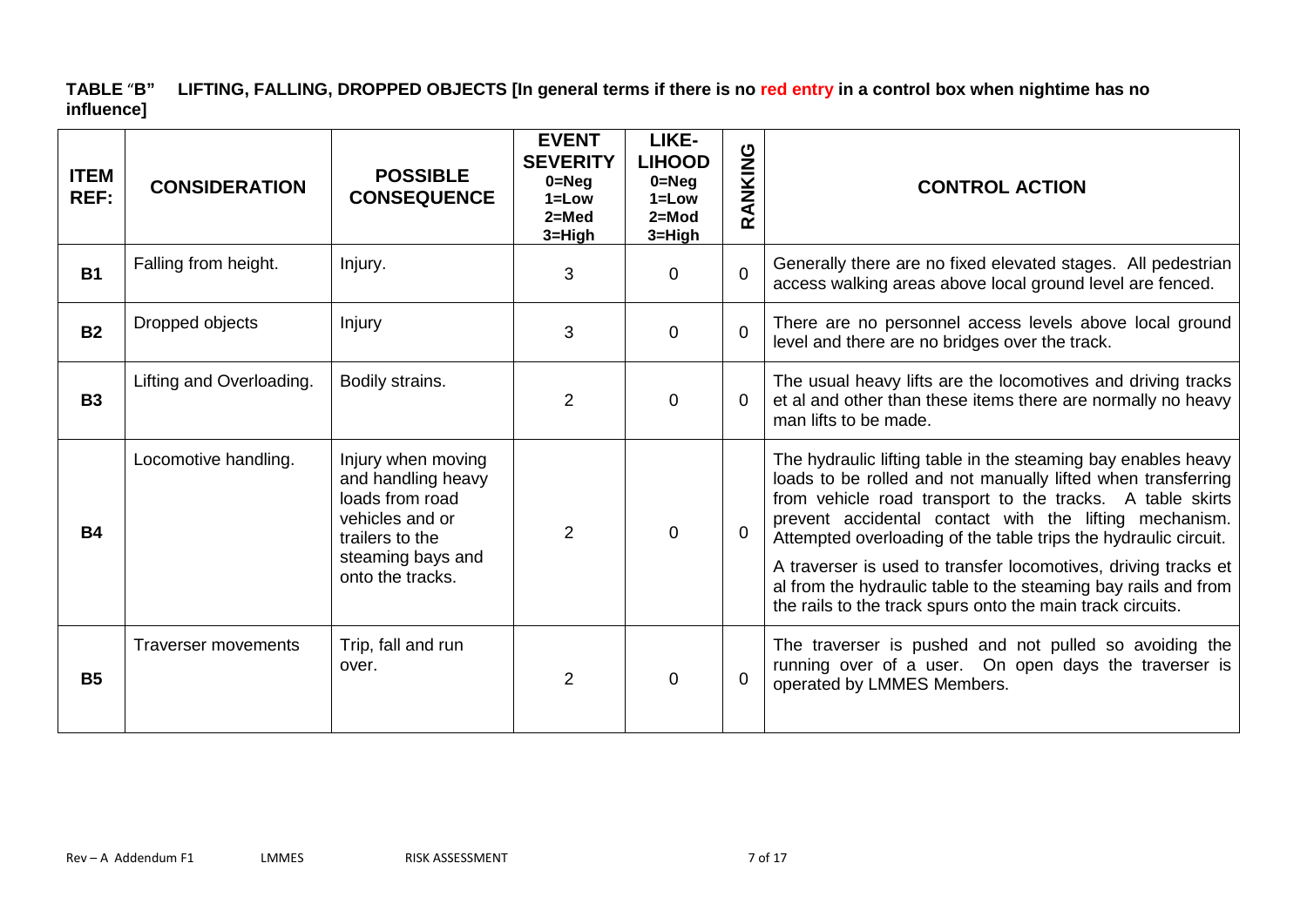**TABLE "C" COLLISION AND DERAILMENT [In general terms if there is no red entry in a control box when nightime has no influence]** 

| <b>ITEM</b><br>REF: | <b>CONSIDERATION</b>                                                                                                                                    | <b>POSSIBLE</b><br><b>CONSEQUENCE</b>                               | <b>EVENT</b><br><b>SEVERITY</b><br>$0 = Neg$<br>$1 = Low$<br>$2=Med$<br>3=High | LIKE-<br><b>LIHOOD</b><br>$0 = Neg$<br>$1 = Low$<br>$2=Mod$<br>$3 = High$ | RANKING     | <b>CONTROL ACTION</b>                                                                                                                                                                                                                                                                                                                                 |
|---------------------|---------------------------------------------------------------------------------------------------------------------------------------------------------|---------------------------------------------------------------------|--------------------------------------------------------------------------------|---------------------------------------------------------------------------|-------------|-------------------------------------------------------------------------------------------------------------------------------------------------------------------------------------------------------------------------------------------------------------------------------------------------------------------------------------------------------|
| C <sub>1</sub>      | Members and others<br>working on the track for<br>maintenance or repair<br>when the track is not<br>operational.<br>Housekeeping, grass<br>cutting etc. | Industrial type injury<br>exposure to worker<br>and those close by. | 1                                                                              | $\mathbf 1$                                                               | $\Omega$    | All track works involve low level activities therefore hardhats<br>are not specified.<br>Members are presumed to carry out activities with which they<br>are familiar and competent and use of tools for which they<br>are familiar or have been trained to use.                                                                                      |
| C <sub>2</sub>      | Members and others<br>working on the track for<br>maintenance or repair<br>when the track is<br>operational.                                            | Possible impact by<br>a moving train or<br>locomotive.              | $\overline{2}$                                                                 | $\Omega$                                                                  | $\Omega$    | Hi-Vis jackets are mandatory for anyone within the fenced<br>area of the track circuits.<br>Locos have audible warning means.<br>Track spacing provides a safe ground area providing a<br>means of avoiding a railed vehicle.<br>Work location marked by hazard cones.<br>O.S. monitors track working and has radio communication<br>with signal box. |
| C <sub>3</sub>      | Train-train collision.                                                                                                                                  | Personal injury.<br>Derailment<br>consequences.                     | $\overline{2}$                                                                 | $\mathbf 0$                                                               | $\Omega$    | The OS ensures that it is not possible for two locomotives to<br>be on the same track circuit forward facing moving normally<br>in opposite directions so avoiding a high speed collision.<br>Shunting and manoeuvring is carried out under OS control<br>and at very low crawling speeds.                                                            |
| C <sub>4</sub>      | Tail gate collisions.                                                                                                                                   | Personal injury.<br>Derailment<br>consequences.                     | $\overline{2}$                                                                 | $\overline{0}$                                                            | $\mathbf 0$ | Signalling is provided to maintain segregation distances and<br>additionally there is line of sight operation. Driving training<br>also enhances safety.                                                                                                                                                                                              |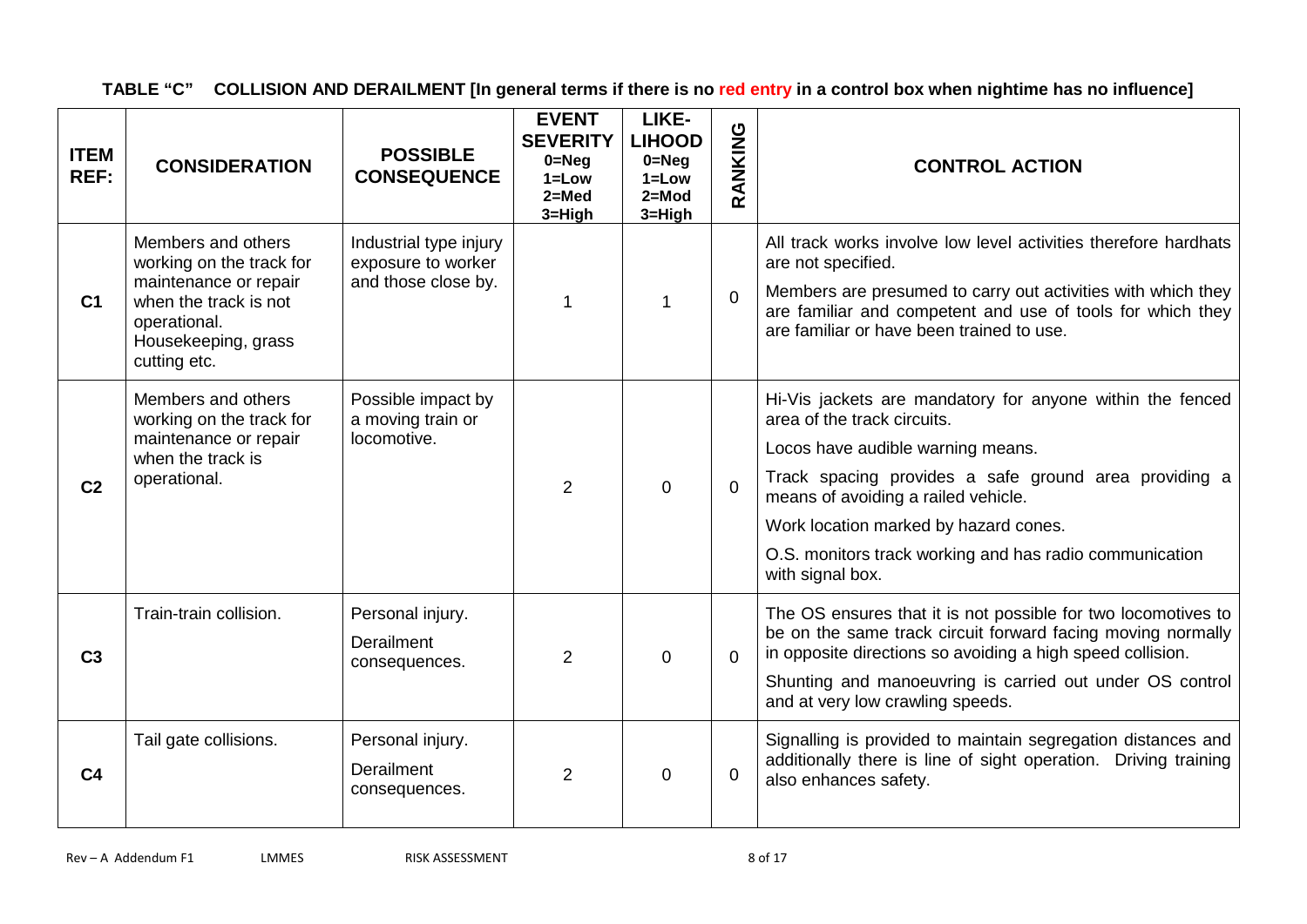| <b>ITEM</b><br>REF: | <b>CONSIDERATION</b>        | <b>POSSIBLE</b><br><b>CONSEQUENCE</b> | <b>EVENT</b><br><b>SEVERITY</b><br>$0 = Neg$<br>$1 = Low$<br>$2 = Med$<br>$3 = High$                                                                                                                                                                                                    | LIKE-<br><b>LIHOOD</b><br>$0 = Neg$<br>$1 = Low$<br>$2 = Mod$<br>$3 = High$ | ANKING<br>œ | <b>CONTROL ACTION</b>                                                                                                                                                                    |
|---------------------|-----------------------------|---------------------------------------|-----------------------------------------------------------------------------------------------------------------------------------------------------------------------------------------------------------------------------------------------------------------------------------------|-----------------------------------------------------------------------------|-------------|------------------------------------------------------------------------------------------------------------------------------------------------------------------------------------------|
|                     | Derailment.                 | Personal injury.                      |                                                                                                                                                                                                                                                                                         |                                                                             |             | Due to the low travelling speed permitted together with low                                                                                                                              |
|                     | Derailment<br>consequences. |                                       | centre of gravity of loaded trucks and locomotives the<br>derailments experienced have only ever caused the wheels<br>to run onto the sleepers. There have been to date no<br>derailments that did not leave the train in an upright position.<br>There have been no personal injuries. |                                                                             |             |                                                                                                                                                                                          |
| C <sub>5</sub>      |                             |                                       | $\overline{2}$                                                                                                                                                                                                                                                                          | $\mathbf 0$                                                                 | $\Omega$    | There has been to date no damage to locomotives or any<br>secondary events such as unplanned releases of steam or<br>spillage of fuel.                                                   |
|                     |                             |                                       |                                                                                                                                                                                                                                                                                         |                                                                             |             | The situation is continually observed/monitored.                                                                                                                                         |
|                     |                             |                                       |                                                                                                                                                                                                                                                                                         |                                                                             |             | To reduce implications of unforeseen event on the track at<br>nightime the circuit time will not be less than 5 minutes (max<br>of about 3 mph). Wording to be decided by the committee. |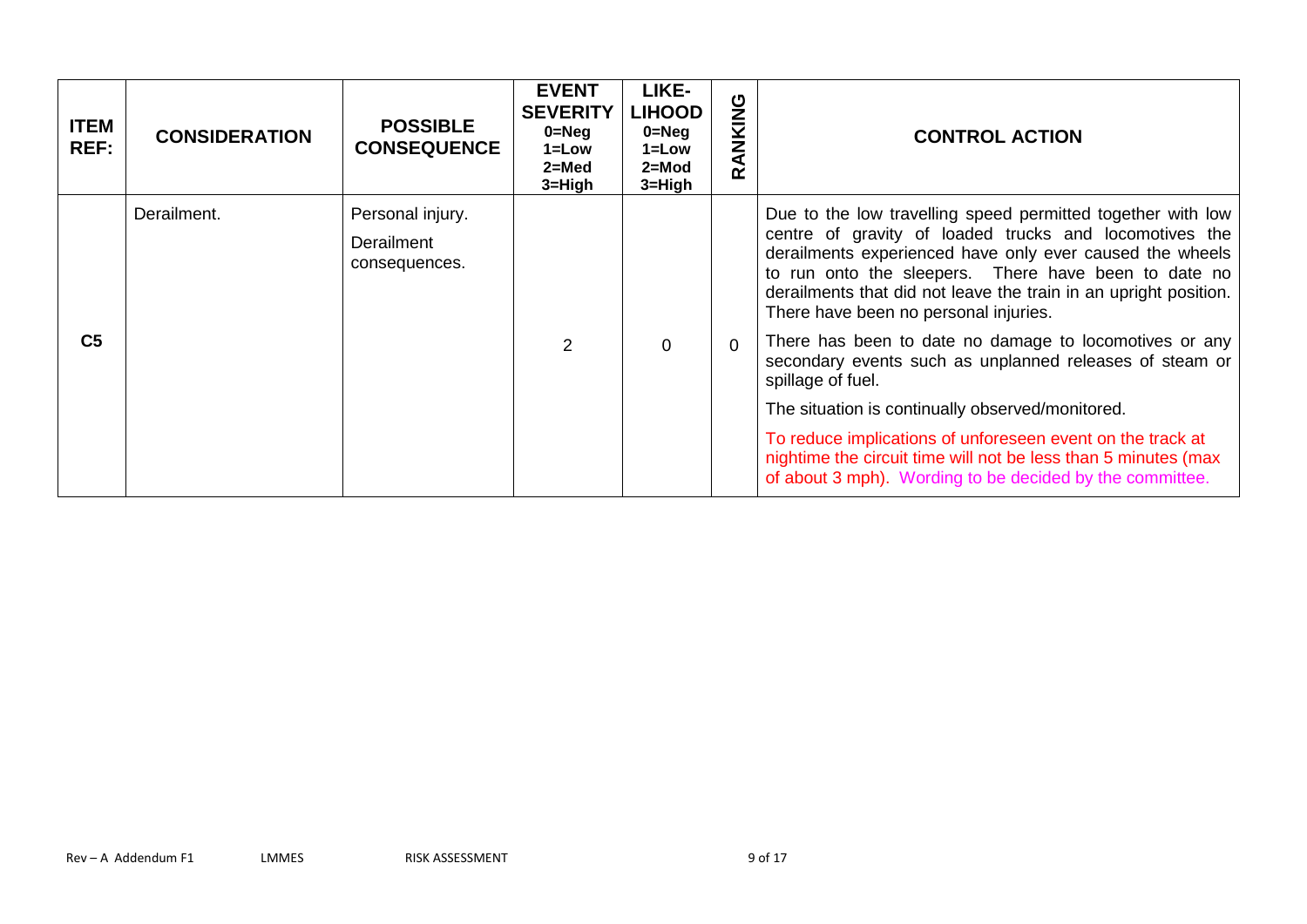**TABLE "D" FUEL, EXPLOSION, & CORROSIVE FLUID HAZARDS [In general terms no red entry in a control box = no nightime influence]** 

| <b>ITEM</b><br>REF: | <b>CONSIDERATION</b>      | <b>POSSIBLE</b><br><b>CONSEQUENCE</b>                                                                                     | <b>EVENT</b><br><b>SEVERITY</b><br>$0 = Neg$<br>$1 = Low$<br>$2=$ Med<br>3=High | LIKE-<br><b>LIHOOD</b><br>$0 = Neg$<br>$1 = Low$<br>$2 = Mod$<br>3=High | RANKING     | <b>CONTROL ACTION</b>                                                                                                                                                                                                                                                                                                                                   |
|---------------------|---------------------------|---------------------------------------------------------------------------------------------------------------------------|---------------------------------------------------------------------------------|-------------------------------------------------------------------------|-------------|---------------------------------------------------------------------------------------------------------------------------------------------------------------------------------------------------------------------------------------------------------------------------------------------------------------------------------------------------------|
|                     | Volatile Fuels.           | Fire/explosion when<br>refuelling petrol, diesel or<br>gas fuelled locomotives<br>and refuelling<br>maintenance machinery |                                                                                 |                                                                         |             | Refuelling is only permitted in the open area rear of<br>the Members building where there are normally no<br>naked flames of other hot surfaces. Fuels are not<br>stored in quantity.                                                                                                                                                                   |
| D <sub>1</sub>      |                           | such as lawn mowers.                                                                                                      | 3                                                                               |                                                                         | 1           | The fuel bunker is a separate store remote from<br>occupied buildings and public spaces. The key to<br>the lock of this bunker warns of no smoking on the<br>key tab and the bunker lid is internally labelled the<br>same. The outside of the bunker is not labelled as<br>such due to the possibility of vandalism if the<br>contents are advertised. |
|                     | <b>Low Volatile Fuels</b> | Burns and uncontrolled<br>fire in Steaming Bays.                                                                          |                                                                                 |                                                                         |             | Fuels permitted in this area are lumped coal, wood<br>and small quantities of paraffin.                                                                                                                                                                                                                                                                 |
| D <sub>2</sub>      |                           |                                                                                                                           |                                                                                 | $\Omega$                                                                | $\mathbf 0$ | Permitted car parking local to the steaming bay can<br>be no closer than 8 feet to the lighting off of<br>locomotives due to the access way and rails of the<br>traverser.                                                                                                                                                                              |
|                     |                           |                                                                                                                           |                                                                                 |                                                                         |             | There are no open fires in the steaming bay and hot<br>ash is collected in purpose built tray.                                                                                                                                                                                                                                                          |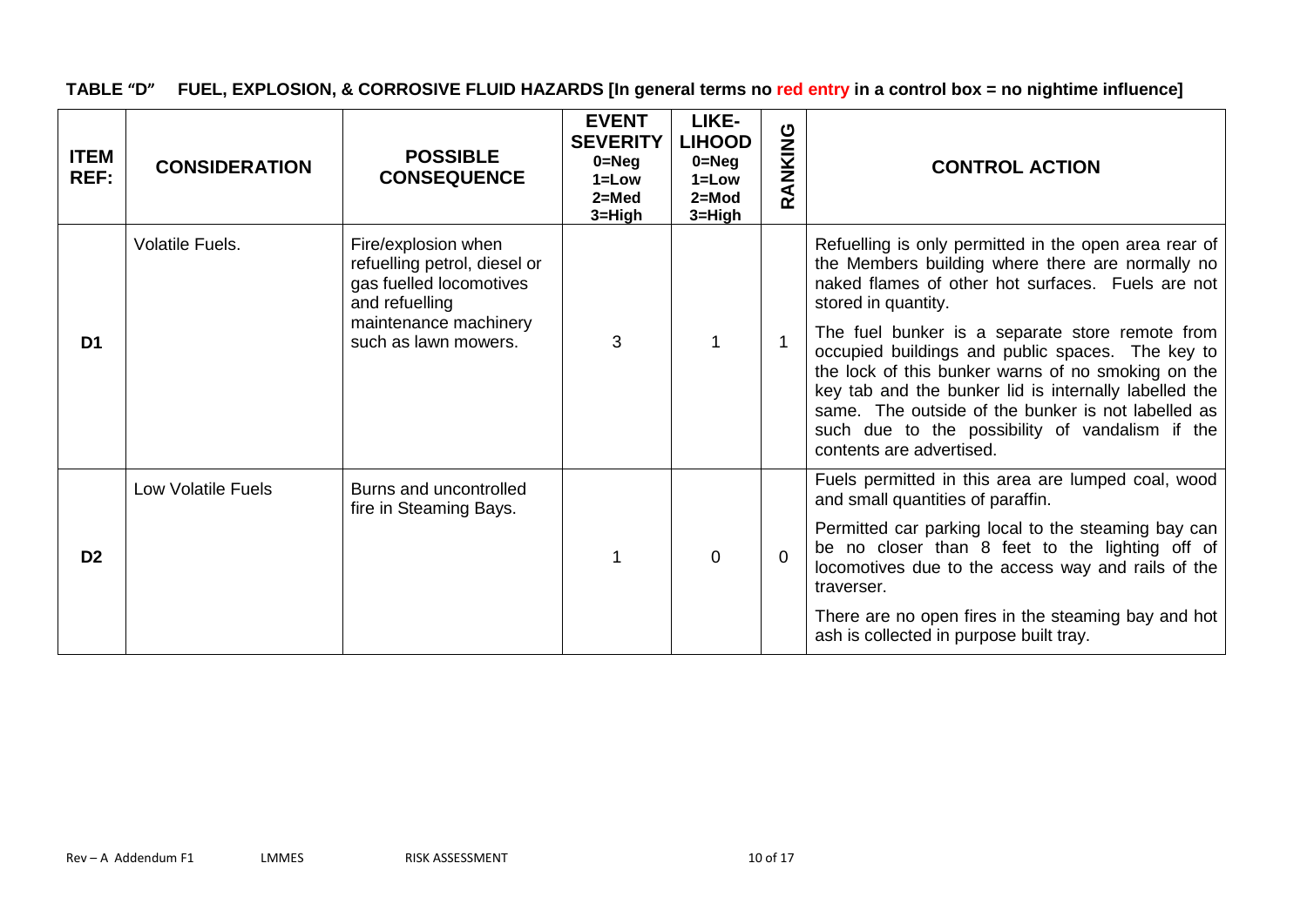|                | Steam Generation.                                        | <b>Scalds and Burns</b>         |          |   |                | Boiler steam emission is a controlled event issuing<br>mainly from relief valves and such jets are directed<br>upwards away from persons local to the event.<br>Steam from relief valves condenses in the air close<br>to the point of release and burns are not<br>experienced.                                                     |
|----------------|----------------------------------------------------------|---------------------------------|----------|---|----------------|--------------------------------------------------------------------------------------------------------------------------------------------------------------------------------------------------------------------------------------------------------------------------------------------------------------------------------------|
| D <sub>3</sub> |                                                          |                                 | 2        | 0 | $\mathbf 0$    | Burns from hot surfaces are usually limited to finger<br>ends as the extent of hot surfaces is limited by<br>locomotive size, however members/guests steaming<br>their locomotives are expected to be familiar with<br>their locomotives and so avoid such minor contact<br>burns.<br>Public are not permitted in the steaming bays. |
| D <sub>4</sub> | Acids and Alkalis.                                       | <b>Burns</b>                    | $\Omega$ | 0 | $\Omega$       | These products are not stored at Cinderbarrow.                                                                                                                                                                                                                                                                                       |
| D <sub>5</sub> | Compressed air.<br>Distribution to signalling<br>system. | Signal line failure.            |          | 0 | $\overline{0}$ | Pneumatic distribution lines and connectors<br>are<br>small bore systems specifically designed for the<br>purpose they are used for. Signal lines in public<br>areas are routed underground in conduits. Signal<br>box relays and distribution is underneath a counter<br>and not in direct line of signal box personnel.            |
| D <sub>6</sub> | Compressed air.<br>Steaming Bays.                        | Pressure and flying<br>objects. |          | 0 | 0              | The air supply to the steaming bay distribution<br>system is automatically controlled to 30 psig.                                                                                                                                                                                                                                    |
| D7             | Compressed air.<br>Hand tools.                           | Burst tool casings.             | $\Omega$ | 0 | 0              | There are no compressed air outlets points for air<br>tools.                                                                                                                                                                                                                                                                         |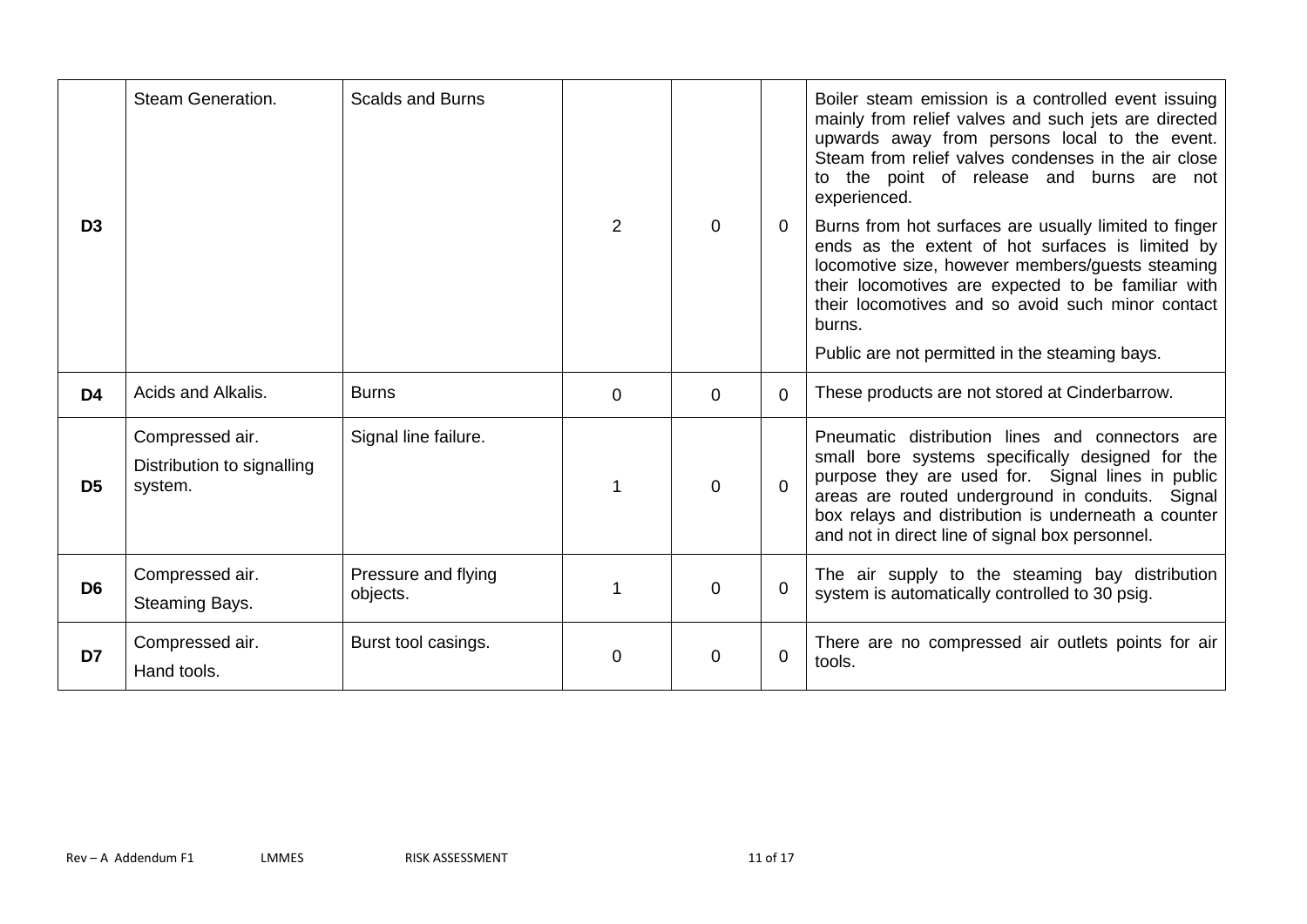#### **TABLE "E" ELECTRICAL HAZARDS**

| <b>ITEM</b><br>REF: | <b>CONSIDERATION</b>     | <b>POSSIBLE</b><br><b>CONSEQUENCE</b> | <b>EVENT</b><br><b>SEVERITY</b><br>$0 = Neg$<br>$1 = Low$<br>$2 = Med$<br>3=High | LIKE-<br><b>LIHOOD</b><br>$0 = Neg$<br>$1 = Low$<br>$2 = Mod$<br>3=High | RANKING     | <b>CONTROL ACTION</b>                                                                                                                                                                                                                                                                                     |
|---------------------|--------------------------|---------------------------------------|----------------------------------------------------------------------------------|-------------------------------------------------------------------------|-------------|-----------------------------------------------------------------------------------------------------------------------------------------------------------------------------------------------------------------------------------------------------------------------------------------------------------|
| E <sub>1</sub>      | 240 Volt AC systems.     | Electric shock                        | 3                                                                                |                                                                         | -1          | Systems are designed and installed in accordance<br>with regulatory requirements and PAT procedures<br>are followed accordingly.                                                                                                                                                                          |
| E2                  | 12 Volt DC systems.      | Electric shock                        | 2                                                                                |                                                                         | 1           | These are related to battery operation and charging<br>The operators of battery powered<br>systems.                                                                                                                                                                                                       |
| E <sub>3</sub>      | 24 Volt DC Systems       | Electric shock                        | 3                                                                                |                                                                         |             | locomotives are reasonably expected to be familiar<br>with their equipment and only use the Society<br>facilities for topping up during a running day and this<br>action takes place in the open air.<br>Instruction for the use of the Society battery charging<br>systems are adjacent to the chargers. |
| <b>E4</b>           | <b>Welding Equipment</b> | Electric shock                        |                                                                                  | 0                                                                       | $\mathbf 0$ | Welding equipment is brought onto the site as and<br>when required by experienced users.                                                                                                                                                                                                                  |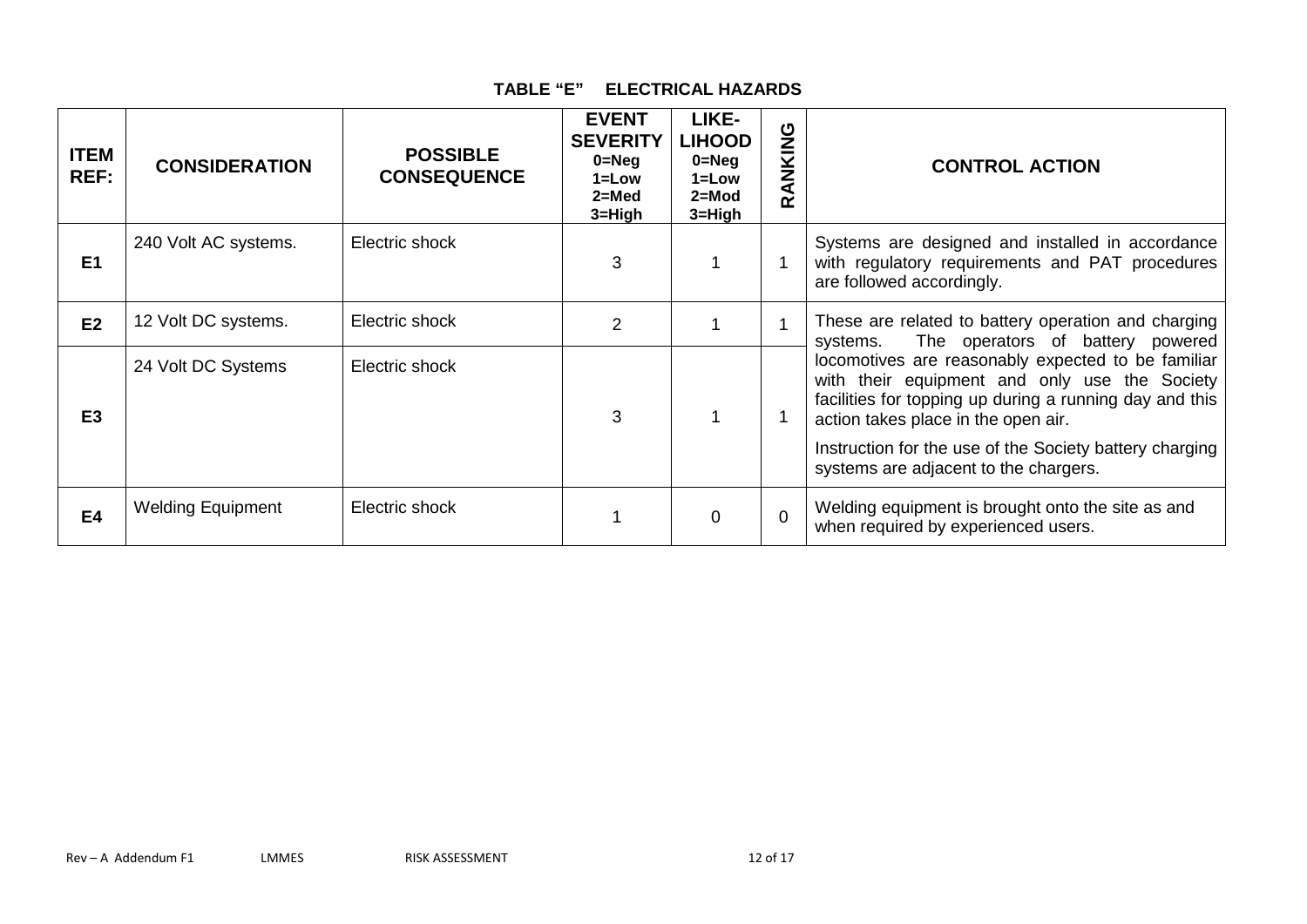**TABLE "F" VISITING LOCOMOTIVES [In general terms if there is no red entry in a control box when nightime has no influence]** 

| <b>ITEM</b><br>REF: | <b>CONSIDERATION</b>                                                                    | <b>POSSIBLE</b><br><b>CONSEQUENCE</b>                          | <b>EVENT</b><br><b>SEVERITY</b><br>$0 = Neg$<br>$1 = Low$<br>$2=Med$<br>3=High | LIKE-<br><b>LIHOOD</b><br>$0 = Neq$<br>$1 = Low$<br>$2 = Mod$<br>3=High | RANKING        | <b>CONTROL ACTION</b>                                                                                                                                                                                                                                                                          |
|---------------------|-----------------------------------------------------------------------------------------|----------------------------------------------------------------|--------------------------------------------------------------------------------|-------------------------------------------------------------------------|----------------|------------------------------------------------------------------------------------------------------------------------------------------------------------------------------------------------------------------------------------------------------------------------------------------------|
| F1                  | Visiting locomotives.                                                                   | Dangers from unfamiliarity<br>with Cinderbarrow<br>operations. | $\overline{2}$                                                                 | $\mathbf 0$                                                             | $\overline{0}$ | Refer to the following Items.                                                                                                                                                                                                                                                                  |
|                     | Unfamiliarity with<br>methodology for handling<br>heavy loads.                          | Strain injury. Dropped<br>objects.                             |                                                                                |                                                                         |                | LMMES Members supervises the steaming bay<br>operations during an open day when visitors are<br>welcomed.                                                                                                                                                                                      |
| F <sub>2</sub>      |                                                                                         |                                                                | $\overline{2}$                                                                 | $\Omega$                                                                | $\mathbf 0$    | The LMMES Member supervising operates the<br>hydraulic lift and the traverser and the Visitor is<br>responsible for the means of bridging the gap<br>between the trailer or vehicle and the hydraulic lift as<br>only he is familiar with the weight and<br>manoeuvrability of his locomotive. |
|                     | Unfamiliarity with<br>methodology for<br>locomotive movements<br>onto and off the track | Confusion resulting in an<br>incident.                         | 3                                                                              |                                                                         |                | LMMES Operating Superintendent (OS) for the day<br>controls the on and off track movements by direct<br>contact with the locomotives driver and radio to the<br>signal box.                                                                                                                    |
| F <sub>3</sub>      | circuits.                                                                               |                                                                |                                                                                | $\Omega$                                                                | $\overline{0}$ | Semaphore signal at the track circuit entry point also<br>provides the right of way permission to the driver.                                                                                                                                                                                  |
|                     |                                                                                         |                                                                |                                                                                |                                                                         |                | All visiting drivers will be given guidance for safe<br>running and instruction on the signalling system.                                                                                                                                                                                      |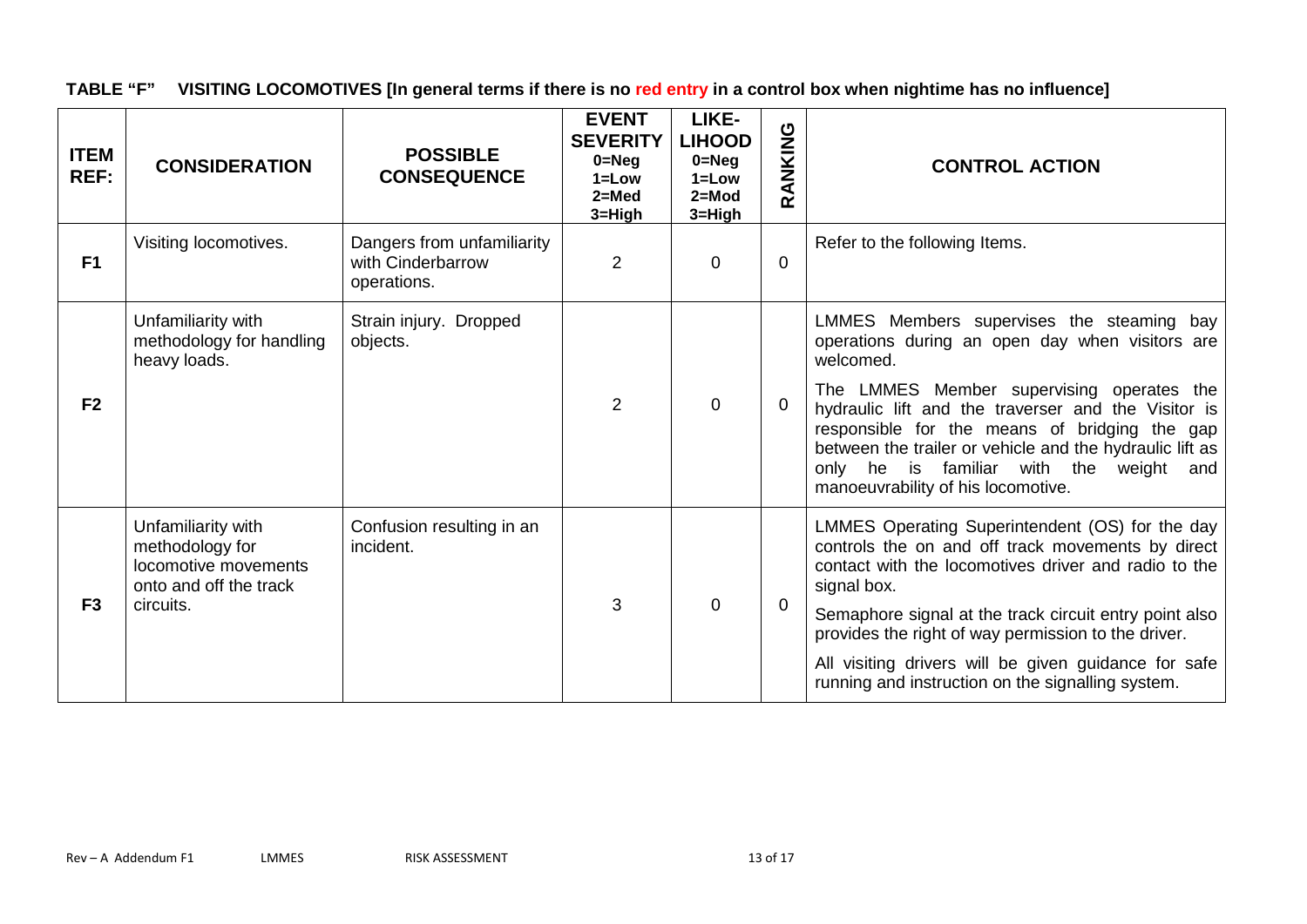| F4             | Visitor credentials with<br>regard to pressure<br>integrity of the locomotive<br>and validity of insurance<br>cover. | Impaired indemnity.<br>Boiler accident. |   | 0 | $\overline{0}$ | Access to the steaming bay is not permitted without<br>prior submission to LMMES reception desk of the<br>following proof:<br>NAME or Sfed insurance cover for the day of<br>operation of the locomotive.<br>$\triangleright$ NAME or Sfed current boiler hydraulic test<br>and steam test certification.                                                         |
|----------------|----------------------------------------------------------------------------------------------------------------------|-----------------------------------------|---|---|----------------|-------------------------------------------------------------------------------------------------------------------------------------------------------------------------------------------------------------------------------------------------------------------------------------------------------------------------------------------------------------------|
| F <sub>5</sub> | Unfamiliarity with the<br>Cinderbarrow track.                                                                        | Collision.<br>Derailment.               | 3 | 0 | 0              | Visiting drivers and attendants are briefed on the<br>track operations and etiquette including at least the<br>permitted directions of travel, restrictions on reverse<br>travel, signal location and procedures, and level<br>crossing operations.<br>The OS maintains control of the<br>locomotive<br>movements in accordance with the rules and<br>procedures. |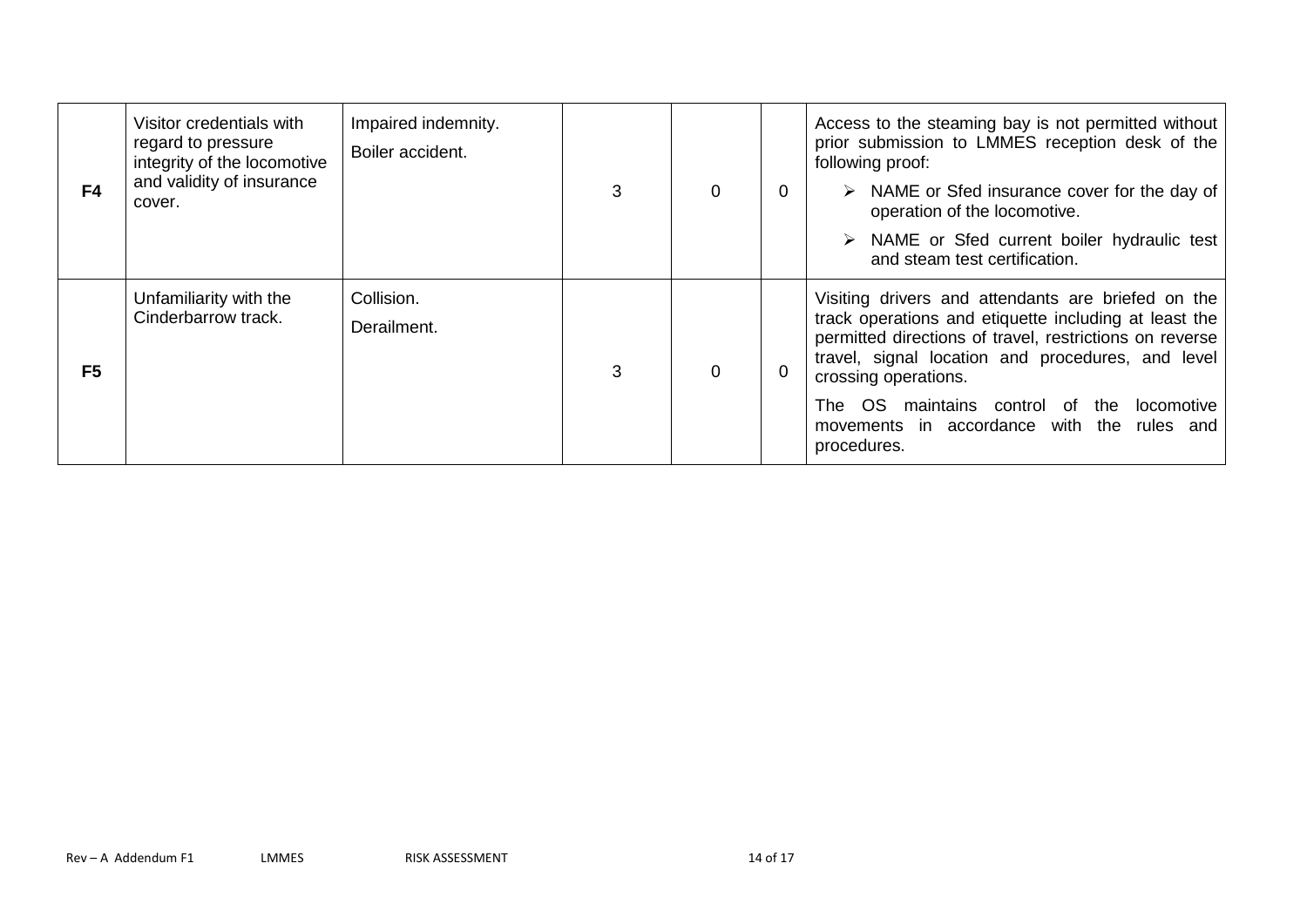#### **TABLE "G" NIGHTIME VISIBILITY ISSUES**

| <b>ITEM</b><br>REF: | <b>CONSIDERATION</b>                                               | <b>POSSIBLE</b><br><b>CONSEQUENCE</b>                     | <b>EVENT</b><br><b>SEVERITY</b><br>$0 = Neg$<br>$1 = Low$<br>$2=$ Med<br>$3 = High$ | LIKE-<br><b>LIHOOD</b><br>$0 = Neq$<br>$1 = Low$<br>$2 = Mod$<br>3=High | RANKING        | <b>CONTROL ACTION</b>                                                  |
|---------------------|--------------------------------------------------------------------|-----------------------------------------------------------|-------------------------------------------------------------------------------------|-------------------------------------------------------------------------|----------------|------------------------------------------------------------------------|
| G <sub>1</sub>      | Driver unable to monitor<br>boiler water level<br>adequately.      | High level leads to priming<br>and loss of pulling power. | 3                                                                                   |                                                                         | 3              | Cab water gauges are to be illuminated at night                        |
|                     |                                                                    | Low level can lead to<br>boiler failure.                  |                                                                                     |                                                                         |                |                                                                        |
| G <sub>2</sub>      | Driver view of semaphore<br>signal position                        | Failure to obey a signal                                  | 3                                                                                   |                                                                         | 3              | Semaphore signals are illuminated.                                     |
| G <sub>3</sub>      | <b>Track obstructions not</b><br>visible to a driver.              | <b>Derailment</b>                                         | 3                                                                                   | $\overline{0}$                                                          | $\overline{0}$ | Final track walk before darkness descends.                             |
| G <sub>4</sub>      | Failure of the means of<br>lighting in the general<br>access area. | Confusion when leaving<br>the site in darkness.           | $\overline{2}$                                                                      | $\overline{0}$                                                          | $\overline{0}$ | All operational staff will have torches.                               |
| G <sub>5</sub>      | Nightime access for<br>emergency services.                         | Barrier height bar limiting<br>access.                    | $\overline{2}$                                                                      | $\overline{0}$                                                          | $\overline{0}$ | Height barrier keys checked for availability.                          |
| G <sub>6</sub>      | Driver unfamiliarity with<br>running a steam loco in<br>darkness.  | Failure to complete a<br>circuit.                         | $\overline{2}$                                                                      | $\overline{0}$                                                          | $\overline{0}$ | Drivers will have practise runs at night before<br>carrying passengers |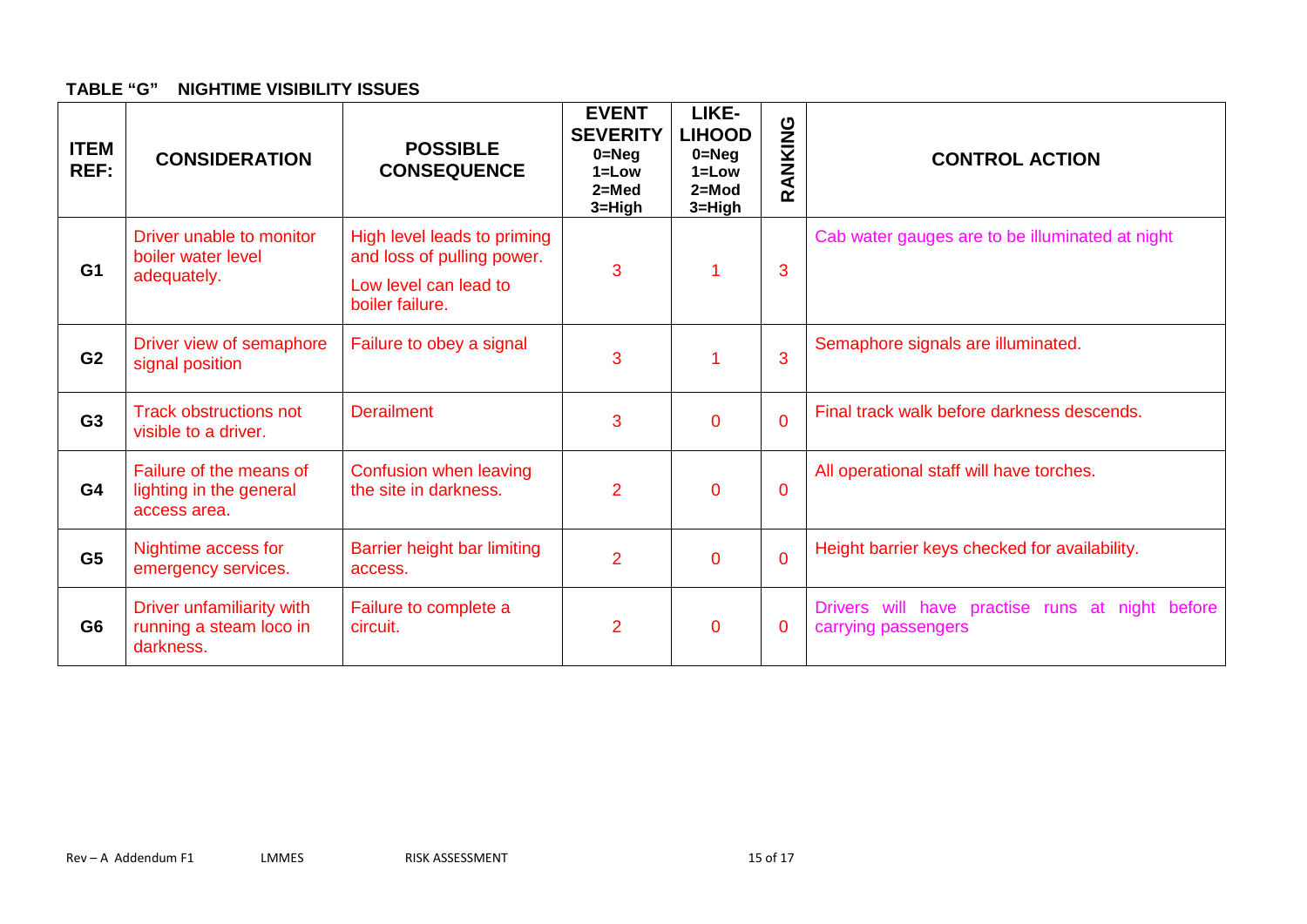**TABLE "H" SPECIAL EVENT ISSUES [Applicable when special events such as Halloween are staged)**

| <b>ITEM</b><br>REF: | <b>CONSIDERATION</b>                                                                   | <b>POSSIBLE</b><br><b>CONSEQUENCE</b> | <b>EVENT</b><br><b>SEVERITY</b><br>$0 = Neg$<br>$1 = Low$<br>$2 = Med$<br>3=High | LIKE-<br><b>LIHOOD</b><br>$0 = Neq$<br>$1 = Low$<br>$2=Mod$<br>3=High | RANKING        | <b>CONTROL ACTION</b>                                                                                                                                                                                                                 |
|---------------------|----------------------------------------------------------------------------------------|---------------------------------------|----------------------------------------------------------------------------------|-----------------------------------------------------------------------|----------------|---------------------------------------------------------------------------------------------------------------------------------------------------------------------------------------------------------------------------------------|
| H1                  | Impact between a<br>sideshow structure and a<br>passenger.                             | Personal injury.                      | 3                                                                                | $\mathbf 0$                                                           | $\mathbf{0}$   | Any line side attractions will beyond arms reach.                                                                                                                                                                                     |
| H <sub>2</sub>      | Impact between a<br>sideshow structure and a<br>train.                                 | <b>Derailment and Injury</b>          | 3                                                                                | $\overline{0}$                                                        | $\overline{0}$ | Any line side attractions will be clear of trains as per<br><b>TN3.</b>                                                                                                                                                               |
| H <sub>3</sub>      | Impact or strangulation<br>from an overhead<br>structure or festoon.                   | Personal injury.                      | 3                                                                                | $\mathbf{0}$                                                          | $\Omega$       | Any fixed object crossing or near the track or will be<br>out of reach of passenger Any hanging effects,<br>ribbons etc will not be formed in a loop and will be so<br>secured as to release in the event of any one<br>catching hold |
| H <sub>4</sub>      | Electrocution from a<br>sideshow apparatus                                             | Personal injury.                      | 3                                                                                | $\overline{0}$                                                        | $\overline{0}$ | No cables cross over or directly under the rails of the<br>track, any such cables will go through the existing<br>ducting                                                                                                             |
| H <sub>5</sub>      | Burns from a sideshow<br>apparatus.                                                    | Personal injury.                      | 3                                                                                | $\mathbf{0}$                                                          | $\Omega$       | Any line side attractions should be more than 1<br>metre from the track                                                                                                                                                               |
| H <sub>6</sub>      | Tipping over due to all<br>passengers leaning to<br>same side to observe<br>sideshows. | Personal injury.                      | 3                                                                                | 1                                                                     | $\overline{1}$ | Passengers will be instructed when boarding a train<br>on the procedures to be followed at night.                                                                                                                                     |